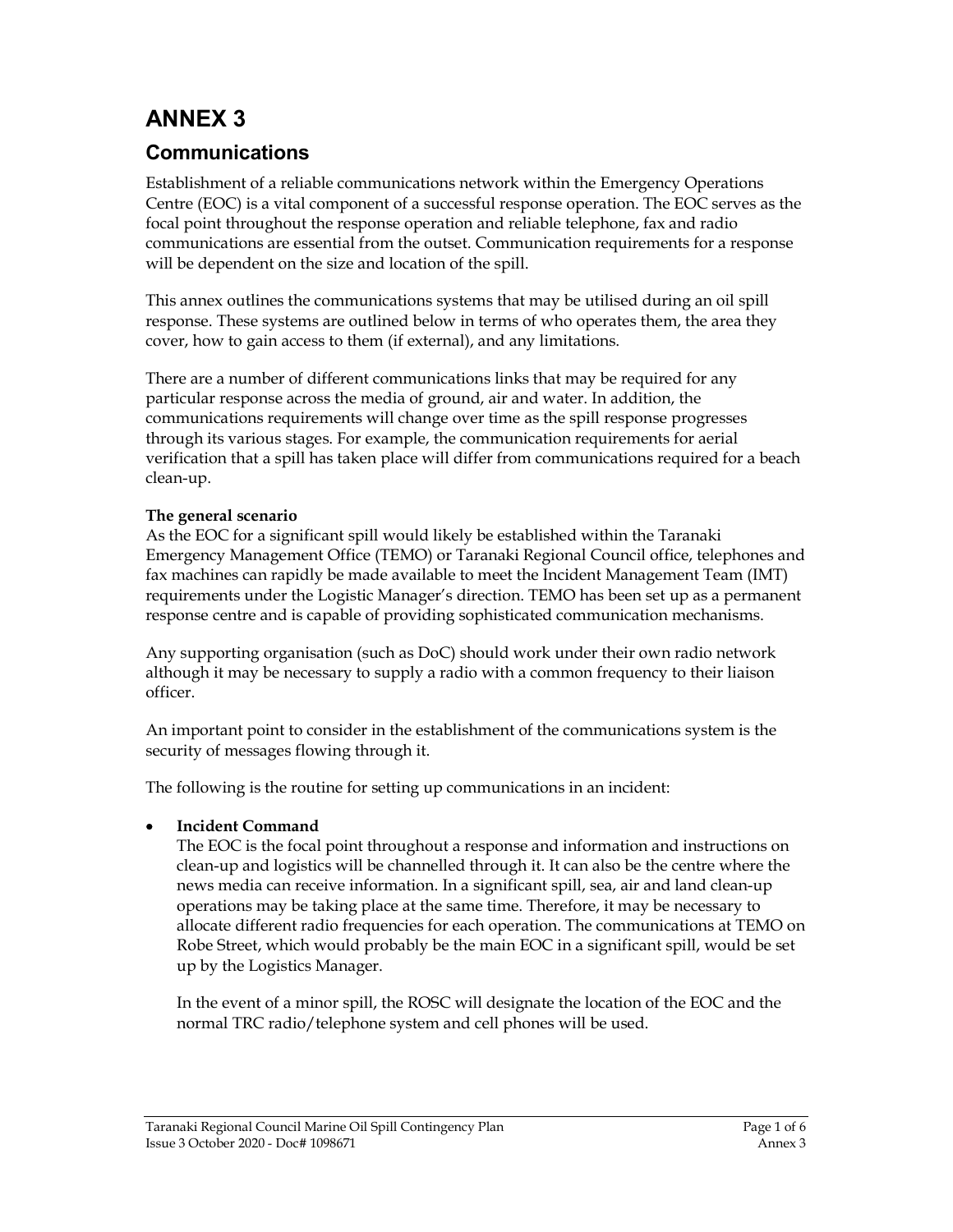### Initial EOC

In the early stages of an oil spill response, it is likely that an interim EOC will be formed by either one of Port Taranaki Limited's vehicles/vessels fitted with Marine VHF radios or a TRC vehicle fitted with TRC's VHF radio/telephone system and/or cell phones. For the purpose of this Plan, either the Watchhouse at Port Taranaki Limited or the Inspectorate office at TRC, will be the initial EOC and the usual radio/telephones will be used.

#### Temporary EOC locations

A suitable location for the EOC, around the Taranaki regional coastal area will be selected on a case by case basis. At some locations, telephone systems may not be installed. Telephone systems can be installed by contacting Telecom (on 0800 482 296), however it may be at least 24 hours before a line can be installed. Cell phones or the Council's portable PABX system may need to be used until that time. A portable fax is also on hand in the TRC Inspectorate Section for use in this situation.

#### Communications staffing

Back-up support to operate a communications base will be provided by Regional Council's office staff.

#### Communication centre

Normally New Plymouth Harbour Radio, or the Council communications network, will provide co-ordinated communications. In the event of a major response double manning may be required, and/or communications will be co-ordinated at TEMO.

In the event of a temporary EOC being established, TRC staff will undertake communications and staffing.

## Allocated channels of communication (and call signs)

The channels allocated in the region that will be used are as follows:

- Command/co-ordination VHF Channel 12 and 61, used by: ROSC (catch 21), Foreshore co-ordinator (catch 22), Off Shore Co-ordinator (catch 23), Environmental Co-ordinator (catch 24).
- Marine Co-ordinator VHF Channel 12, used by Harbour Control: Offshore Coordinator (catch 23), Marine Co-ordinator (MarCo), vessels employed in offshore activities (Tug Rupe, Tug Kupe, Tug Tuakana, Pilot Rawinia, Pilot Mikotahi, Pilot Westgate).
- Air Co-ordinator 119.10 MHz, used by: Air Co-ordinator (AirCo), aircraft designated for response operations (normal aircraft call sign).
- Air to air 119.10 MHz, used by: aircraft designated for response operation (normal aircraft call sign).
- Foreshore Co-ordinator VHF Channels 12 and 61, used by: Foreshore Coordinator (catch 22), beach cleaning parties.
- Craig Campbell-Smart (TEMO) or Tony Parr (Port Taranaki) and/or deputies
	- All supporting organisations will use their own radio networks.
	- Telephone and/or fax may be used as and when required.

Telecom cellular telephone coverage throughout the region is extensive and this form of communication will supplement any radio communication. Care should be exercised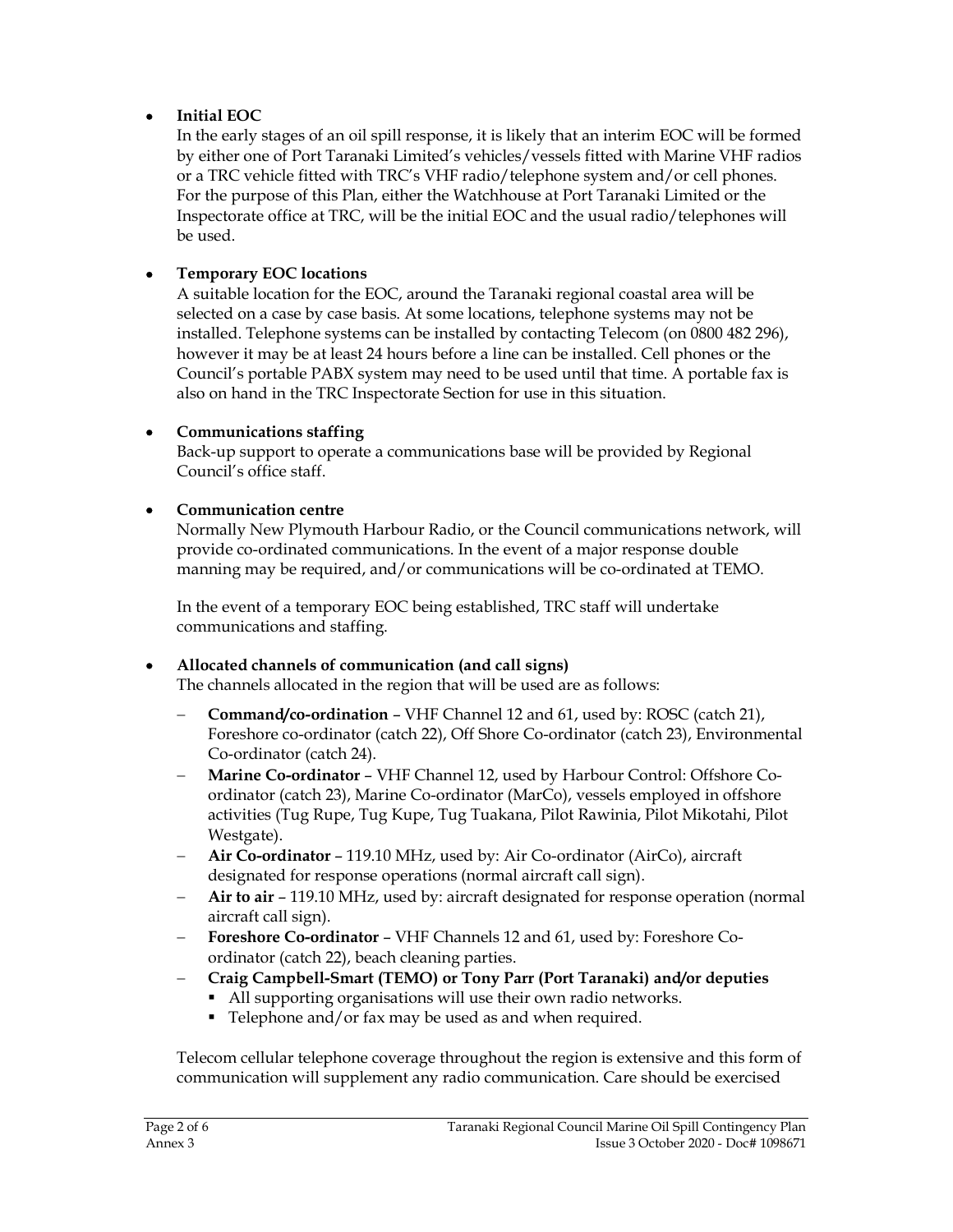when using these devices in proximity of a spill site to avoid potential explosion of flammable gas.

Cell phone coverage in the region may have some restrictions.

#### Note: Radios, cell phones, pagers and certain cameras must not be taken into a spill situation unless they are intrinsically safe.

#### Communication Resources

Communication resources that are available are (also see Annex 1):

- Telephone systems at both TRC offices in Stratford and Emergency Management Offices in New Plymouth.
- TRC Radio Telephone (RT) system which covers most of the region.
- Emergency Management has handheld radios which would be available.
- Cell phones are held by most TRC staff and more could be available if needed.
- TRC has a portable PABX system which can be set up almost anywhere. This is kept in the Inspectorate Section.
- Email can be accessed through the TRC Computer systems and laptops.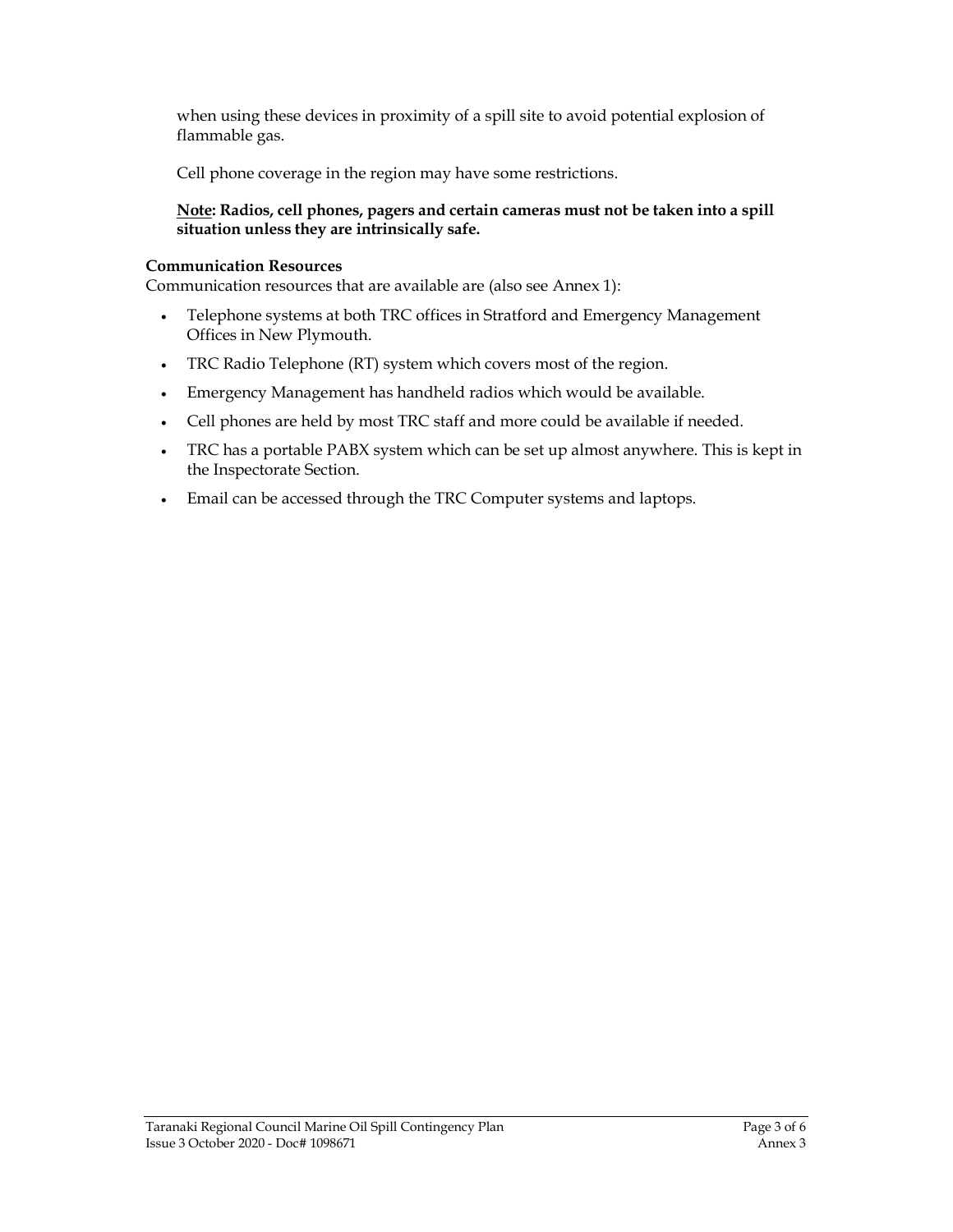# Oil Spill Response Communications Plan Template

| <b>Circuit / User</b>                                   | <b>Band</b>                                     | <b>Channel</b>         | <b>Frequency</b>                   | <b>Call sign</b>                | <b>Remarks</b>                                                                                                                                                                                                                                                                                                                                             |
|---------------------------------------------------------|-------------------------------------------------|------------------------|------------------------------------|---------------------------------|------------------------------------------------------------------------------------------------------------------------------------------------------------------------------------------------------------------------------------------------------------------------------------------------------------------------------------------------------------|
| SHORE - SHORE<br>(HQ/Shore/ Cleanup<br>parties)         | <b>VHF Land Mobile</b><br>Mobile Phone Networks | ES/ESB<br><b>Bands</b> | Various $-$<br>Region<br>Dependant | As directed by<br>user of equip | 1. FM Voice<br>2. Equipment as provided by region i.e. DOC, CD, Wildlife<br>3. MNZ Ch ES127 & ESX8<br>1. Cellular coverage dependant on differing networks.                                                                                                                                                                                                |
| SHORE - SHIP<br>(HQ/Workboats/Tanker)                   | <b>VHF IMM</b>                                  | CH 16<br>$Ch 4 - 88*$  | 156.800Mhz                         | International                   | 1. FM Voice<br>2. Ch16 - Intl Distress/Safety<br>3. * VHF IMM Channels are working channels and used as<br>directed by Harbour authorities and Coastal stations.<br>4. Channels MM83-MM88 are reserved for Coast Guard<br>operations.<br>5. Equipment - Hand Held or Fixed station radios.<br>6. Intrinsically Approved radios only to be used on tankers. |
|                                                         | <b>Mobile Phone Networks</b>                    |                        |                                    |                                 | 1. Cellular coverage dependant on differing networks.                                                                                                                                                                                                                                                                                                      |
| SHORE - SHIP<br>(HQ/Workboats/Tanker)                   | MH/HF                                           | As directed            | Various                            | International                   | 1. SSB Voice<br>2. Used for long haul communication links or when line of<br>sight VHF links unsuitable                                                                                                                                                                                                                                                    |
| <b>GROUND - AIR</b><br>(HQ/Spotter/Workboats<br>Tanker) | <b>VHF Aeronautical</b>                         | As directed            | As directed                        | International                   | 1. FM Voice<br>2. Linked directly to Incident control or relay via landline<br>from Control tower                                                                                                                                                                                                                                                          |
|                                                         |                                                 |                        |                                    |                                 | <b>Notes</b><br>1. Maritime NZ portable Aeronautical handheld radios and<br>Base station equipment available to be deployed as<br>required.<br>2. Maritime NZ portable handheld radios and Base station<br>equipment (land mobile) available to be deployed as<br>required. Can be used to supplement local regional<br>resources.                         |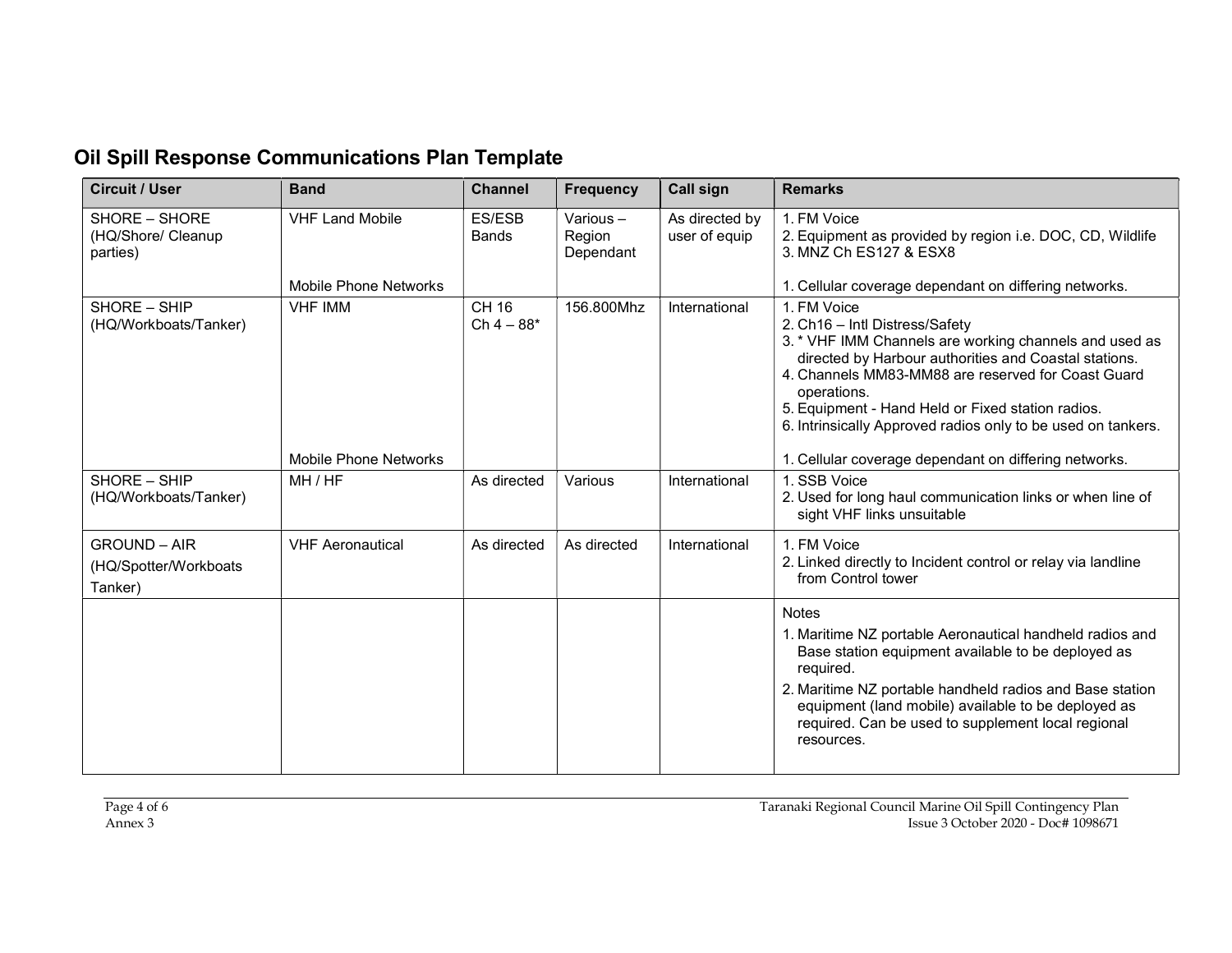

Taranaki Regional Council Marine Oil Spill Contingency Plan **Page 5 of 6** and Page 5 of 6 6 and Page 5 of 6 6 and Page 5 of 6 and Page 5 of 6 and Page 5 of 6 and Page 5 of 6 and Page 5 of 6 and Page 5 of 6 and Page 5 of 6 Issue 3 October 2020 - Doc# 1098671 Annex 3